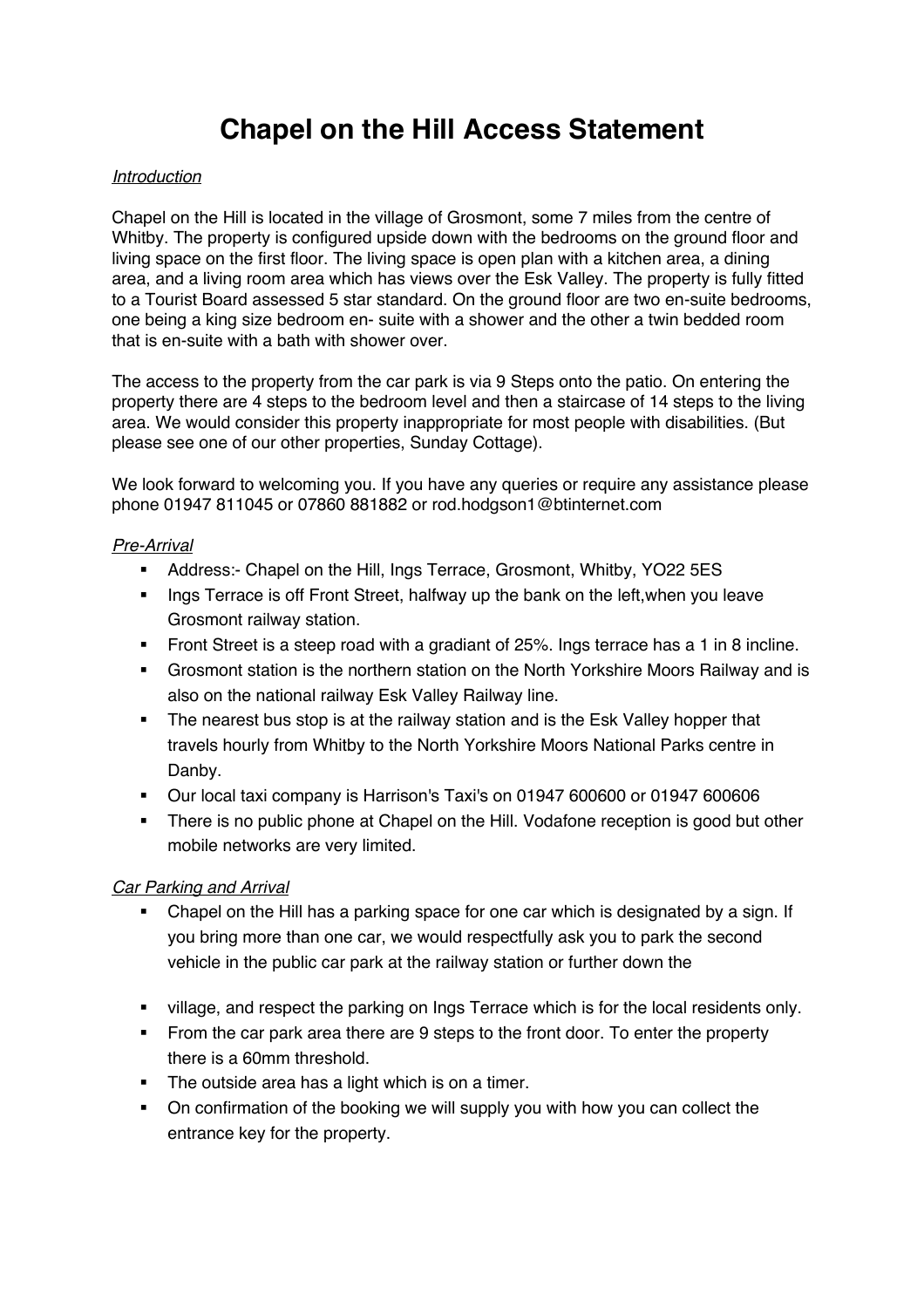## *General*

- The bedrooms and staircases have securely fitted carpet and the rest of the property has wood effect floor tiles
- All the rooms are well lit with ceiling mounted lights using LED low energy bulbs.
- The Chapel is heated by underfloor heating and is controlled by room thermostats. The system takes a little while to heat up and start giving off heat so we recommend small thermostat adjustments.
- There are instructions for most of the appliances in the property in the information folder which is in the living room.

# *Bedrooms*

# *King size bedroom*

- Door width is 66cm and is a fire door equipped with intumescent strips for your enhanced safety.
- The bed is a king size bed (5ft)
- Bed height of 73 cm from the floor to the top of the mattress.
- The bedside tables are 75.5 cm high
- The wardrobe rail is 162cm from the floor
- The room is lit by ceiling mounted LED lights with bed side table lights.
- The lower window is an escape window.

# *The bedroom is en-suite with a shower*

- Door width 71cm
- The shower enclosure measures 100cm x 80cm
- It has a 20cm raised lip into the shower and an opening of 44cm
- The toilet seat is at a height of 41cm
- The sink is on a pedestal at a height of 86cm
- The taps are single lever taps
- The floor is tiled with a good colour contrast to the tiled walls.
- The lighting is supplied from track lighting with a mirror light which is equipped with a de-mister pad and shaver socket. This is turned on by passing your hand underneath the mirror and turns off when you turn the bathroom lights off.
- There are no handrails or supports.
- We provide white towels and bath mats.

## *Twin bedroom*

- Door width is 67cm and is a fire door equipped with intumescent strips for your enhanced safety.
- The single size beds are (3ft).
- Bed height of 63cm from the floor to the top of the mattress.
- The bedside tables are 67cm high
- The wardrobe rail is 173cm from the floor
- The room is lit by ceiling mounted LED lights with bed side table lights.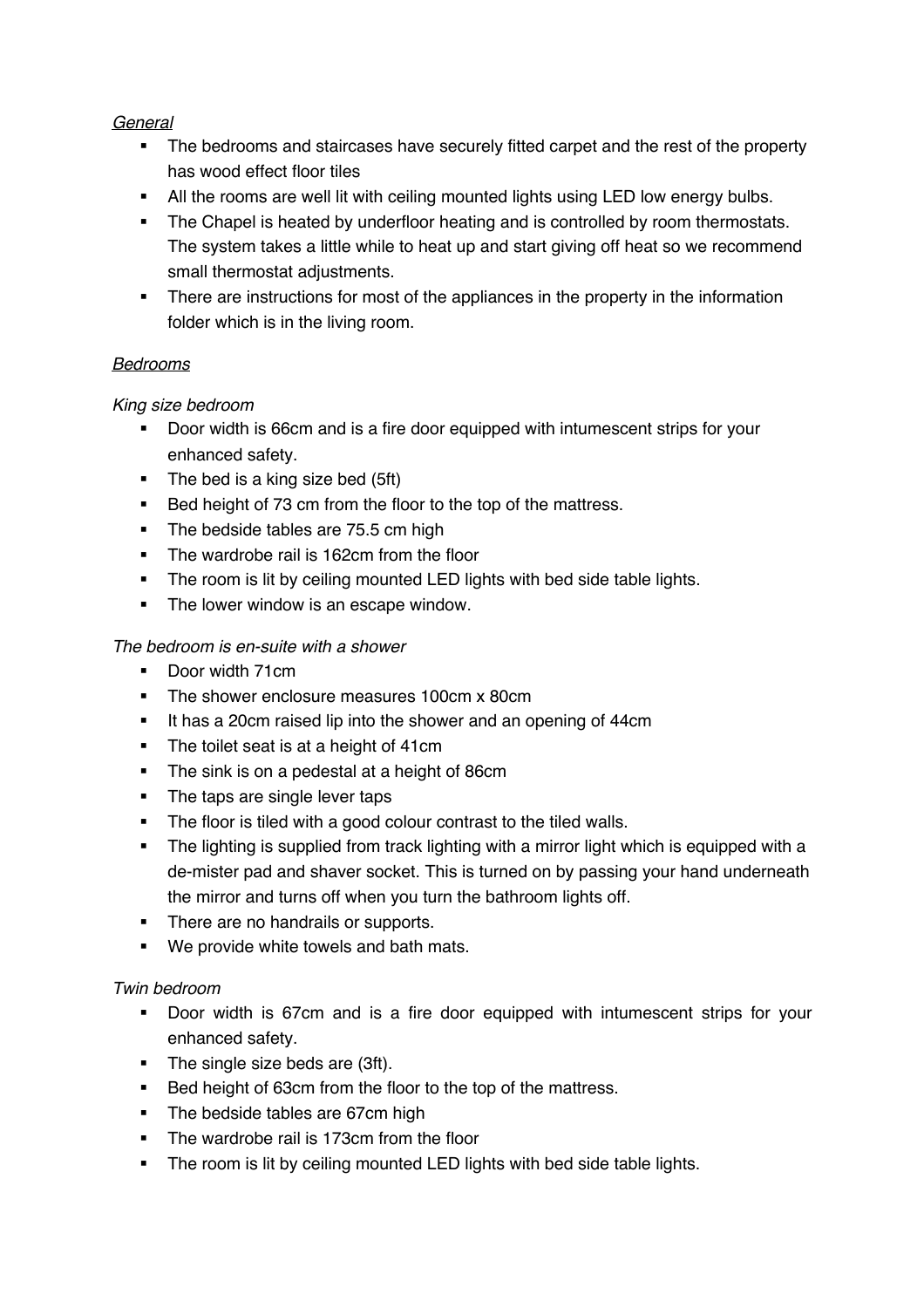*The bedroom is en-suite with a bathroom*

- Door width 71cm
- The bath is 1500mm long
- The bath rim height is 54cm from the floor.
- **•** Toilet seat height 41cm
- The sink is on a pedestal at a height of 86cm
- The taps are single lever swivel taps
- The floor is tiled with a good colour contrast to the tiled walls.
- The lighting is supplied from track lighting with a mirror light which is equipped with a de-mister pad and shaver socket. This turned on by passing your hand underneath the mirror and turns off when you turn the bathroom lights off.
- There are no handrails or supports.
- We provide white towels and bath mats.

### *Living space*

- The living space is accessed via the staircase which has 14 steps.
- **•** The staircase is lit with tread lights that are turned on by the light switch on the left hand side of the bottom stair and in the left hand newel post as you get into the living space.
- For your convenience there is the same type of lighting mounted under the breakfast bar which comes on with the stair lights and will light your way to the main light switch that is mounted on the main wall opposite the top of the stairs.
- The living area is lit by track spot lights and table lamps.

#### *Kitchen*

- The worktop height is 90cm
- The electric oven has a drop down door and the controls are set at a height of 90cm
- § Above this is the combination oven/microwave with the controls set 130cm from the floor.
- The sink is at work top height with a dual lever tap.
- There is a under counter fridge and under counter freezer
- There is also a washer drver.
- **•** A 10 place setting dishwasher is also under the worktop.
- § A starter amount of dishwasher tablets, rinse aid and dishwasher salt as well as washing up liquid provided under the sink.
- The extractor fan is switched on by using the push button on the fan housing at the rear of the hob. The extractor rises out of the work top.
- The hob has a safety locking system which operates and alarms if anything is placed on the hob. This is switched off by touching the padlock symbol that is lit.
- The main control switches for all these appliances are located in the adjacent cupboards to the corresponding appliances.
- The kitchen has two breakfast bar areas with seating.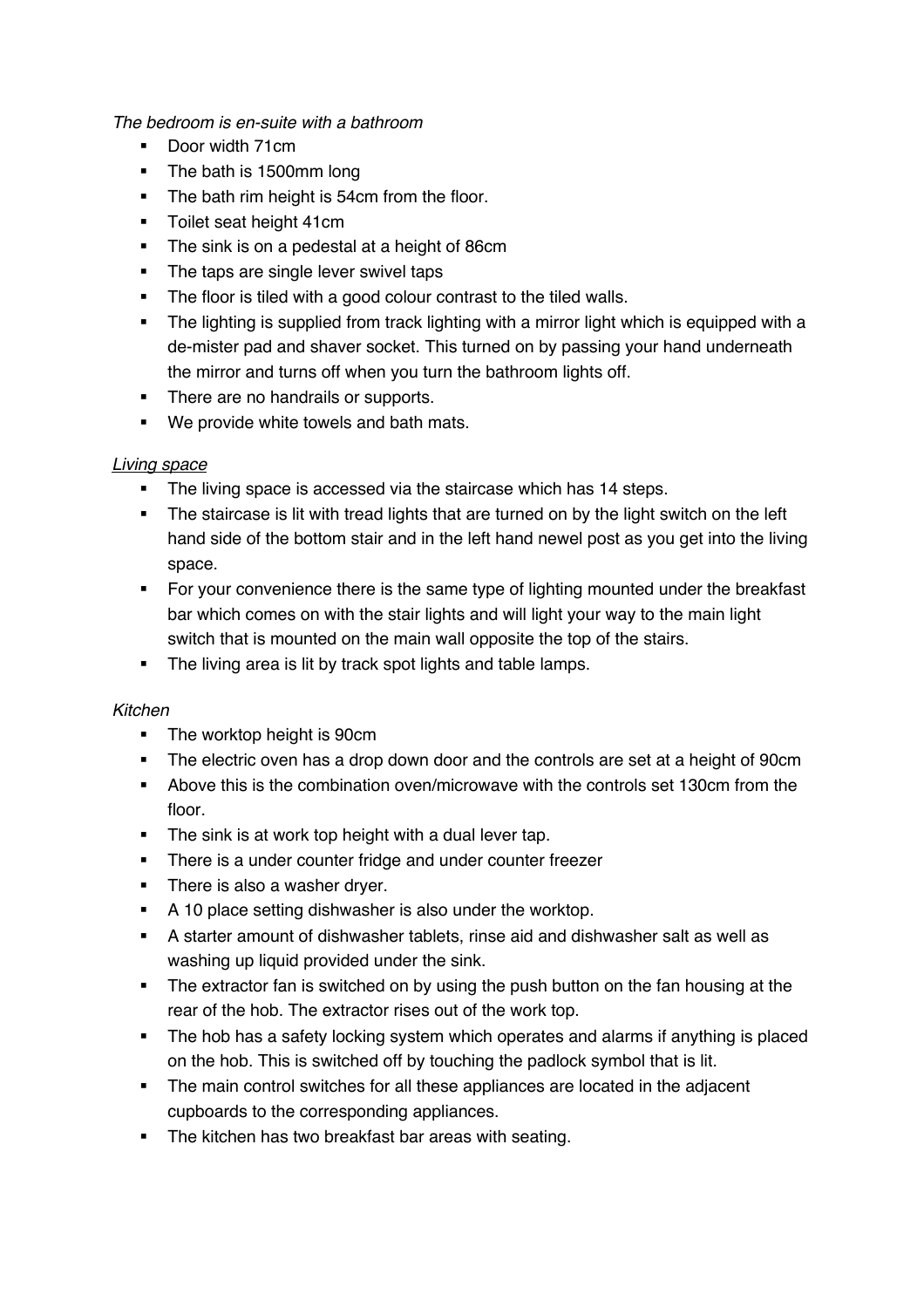## *Dining area*

- The dining table is 74cm high.
- **Please do not lift the pew benches by their decorative brass fitments on the ends.** These were once umbrella holders. The pews are very heavy and umbrella handles are very weak.

## *Lounge Area*

- The television is a digital Freesat unit , so not only can you get TV channels you can also get some digital radio stations. It is operated by remote control.
- We have also provided a remote controlled DVD player on which you can also play your own musical CD's.
- There is a three seater settee, a two seater settee and two single chairs.
- **•** The lower side windows have black out blinds which just pull down.
- § A coffee a table is provided along with a range of side tables

## *Cupboards*

- There are two cupboards on the ground floor.
- The one next to front door has coat hooks in it for your outer wear and boots.
- The vacuum can be found in this cupboard.
- The cupboard on the bedroom half landing next to the stairs has the ironing board, iron, airer, sweeping brush, mop and bucket.

#### *Patio area*

• There are benches and a table on the patio area outside the front door which is for your sole use.

#### *Safety*

- Chapel on the Hill has both smoke and heat detectors with alarms. They are tested regularly and should not be ignored unless you burn the toast.
- The main water stop tap is under the kitchen sink.
- The electric system is checked yearly by a qualified electrician.
- The main electrical distribution board is in the cupboard next to the front door. The electrical circuit breakers can be re-set here, but please do not reset a breaker more than three times. If a circuit breaker keeps tripping, please contact the owners or the booking agents and we will get an electrician to attend the property as soon as possible.
- All the small electrical appliances that are not hard wired are either new or are PAT tested yearly.
- The property is none smoking throughout.
- § A Fire Blanket & First Aid Box are provided and are located to the left of the Microwave.
- **A Torch & Fire Extinguisher can be found on the bedroom landing.**
- All the opening windows on the ground floor and first floor are classified as fire escape windows.